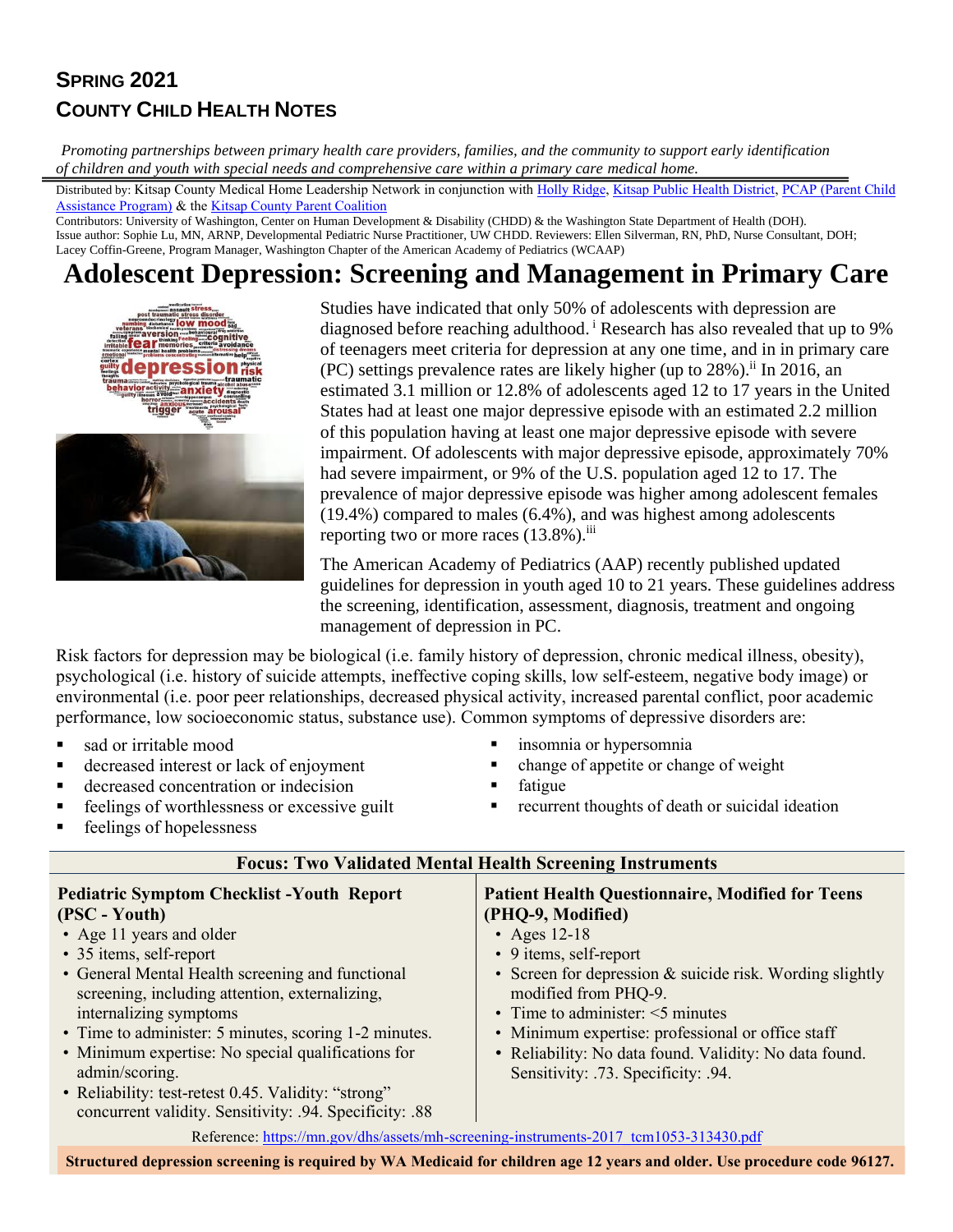#### **Initial Management of Depression Recommendations from Seattle Children's Partnership Access Line (PAL) Primary Care Principles for Child Mental Healthiv**

| <b>Mild Depression</b> (noticeable, but basically functioning OK)                                                                                                                                                                                                                                                                                          |                                                                                                                                                                                                                                                                                                                                                                                                                                                                                                                                                                               |  |  |
|------------------------------------------------------------------------------------------------------------------------------------------------------------------------------------------------------------------------------------------------------------------------------------------------------------------------------------------------------------|-------------------------------------------------------------------------------------------------------------------------------------------------------------------------------------------------------------------------------------------------------------------------------------------------------------------------------------------------------------------------------------------------------------------------------------------------------------------------------------------------------------------------------------------------------------------------------|--|--|
| Educate patient and family:<br>Support increased peer interactions<br>Behavior activation, exercise<br>٠<br>Encourage good sleep hygiene<br>٠<br>Reduce stressors, if possible<br>Remove any guns from home<br>Offer parent/child further reading resources                                                                                                | Follow up<br>Follow up appointment in 2-4 weeks to check if situation is<br>getting worse<br>Repeating rating scales helps comparisons<br>Those not improving on their own are referral candidates for<br>counseling                                                                                                                                                                                                                                                                                                                                                          |  |  |
| Moderate/Severe Depression (significant impairment in one setting, or moderate impairment in multiple settings)                                                                                                                                                                                                                                            |                                                                                                                                                                                                                                                                                                                                                                                                                                                                                                                                                                               |  |  |
| Recommend individual psychotherapy:<br>Cognitive-behavioral therapy (CBT) and<br>interpersonal therapy (IPT) are preferred,<br>where available<br>Psychoeducation, coping skills, and<br>problem solving focus are all helpful<br>therapy strategies<br>Educate patient and family (as per mild<br>problem list above)<br>Consider family therapy referral | Consider starting SSRI, especially if severe:<br>Fluoxetine is the first line choice<br>Escitalopram/Sertraline second line<br>Third line agents are other SSRIs, bupropion,<br>٠<br>mirtazapine<br>Wait four weeks between dose increases to see changes<br>Check for side effects every 1-2 weeks in first month of<br>٠<br>use to ensure no new irritability or suicidality (phone or<br>in person)<br>Stop SSRI if get agitation, anxiety or suicidal thoughts<br>Consult MH specialist if monotherapy is not helping<br>Monitor progress with repeat use of rating scale |  |  |

#### **References**

<sup>i</sup> Zuckerbrot, R. A., Cheung, A., Jensen, P. S., Stein, R. K., & Laraque, D. (2018). Guidelines for Adolescent Depression in Primary Care (GLAD-PC): Part I. Practice Preparation, Identification, Assessment, and Initial Management. Pediatrics, 141(3), 1-21. doi:10.1542/peds.2017-4081 ii Cheung, A. a., Zuckerbrot, R. A., Jensen, P. S., Laraque, D., & Stein, R. K. (2018). Guidelines for Adolescent Depression in Primary Care (GLAD-PC): Part II. Treatment and Ongoing Management. Pediatrics, 141(3), 1-16. doi:10.1542/peds.2017-4082 iii National Institute of Mental Health website. Major Depression.<https://www.nimh.nih.gov/health/statistics/major-depression.shtml>

<sup>iv</sup> Hilt, R. (2017). Seattle Children's [Primary Care Principles for Child Mental Health.](http://www.seattlechildrens.org/healthcare-professionals/access-services/partnership-access-line/resources/) Version 7.1. 2017-2018.

|          | <b>SPECIAL NEEDS INFORMATION AND RESOURCES</b>          |                                                      |  |
|----------|---------------------------------------------------------|------------------------------------------------------|--|
| Regional | Partnership Access Line (PAL) Care Guides and Resources | http://www.seattlechildrens.org/healthcare-          |  |
|          |                                                         | professionals/access-services/partnership-access-    |  |
|          |                                                         | line/resources/                                      |  |
|          | WCAAP Adolescent & Maternal Depression Screening (CME)  | https://wcaap.org/webinar-adolescent-and-maternal-   |  |
|          |                                                         | depression-screening/                                |  |
|          | UW Medicine: For Professionals > CBT + Notebook         | https://depts.washington.edu/uwhatc/for-             |  |
|          |                                                         | professionals/cbt-notebook/                          |  |
|          |                                                         |                                                      |  |
|          | <b>State Mental Health Crisis Lines DSHS</b>            | https://www.dshs.wa.gov/bha/division-behavioral-     |  |
|          |                                                         | health-and-recovery/state-mental-health-crisis-lines |  |
|          |                                                         |                                                      |  |